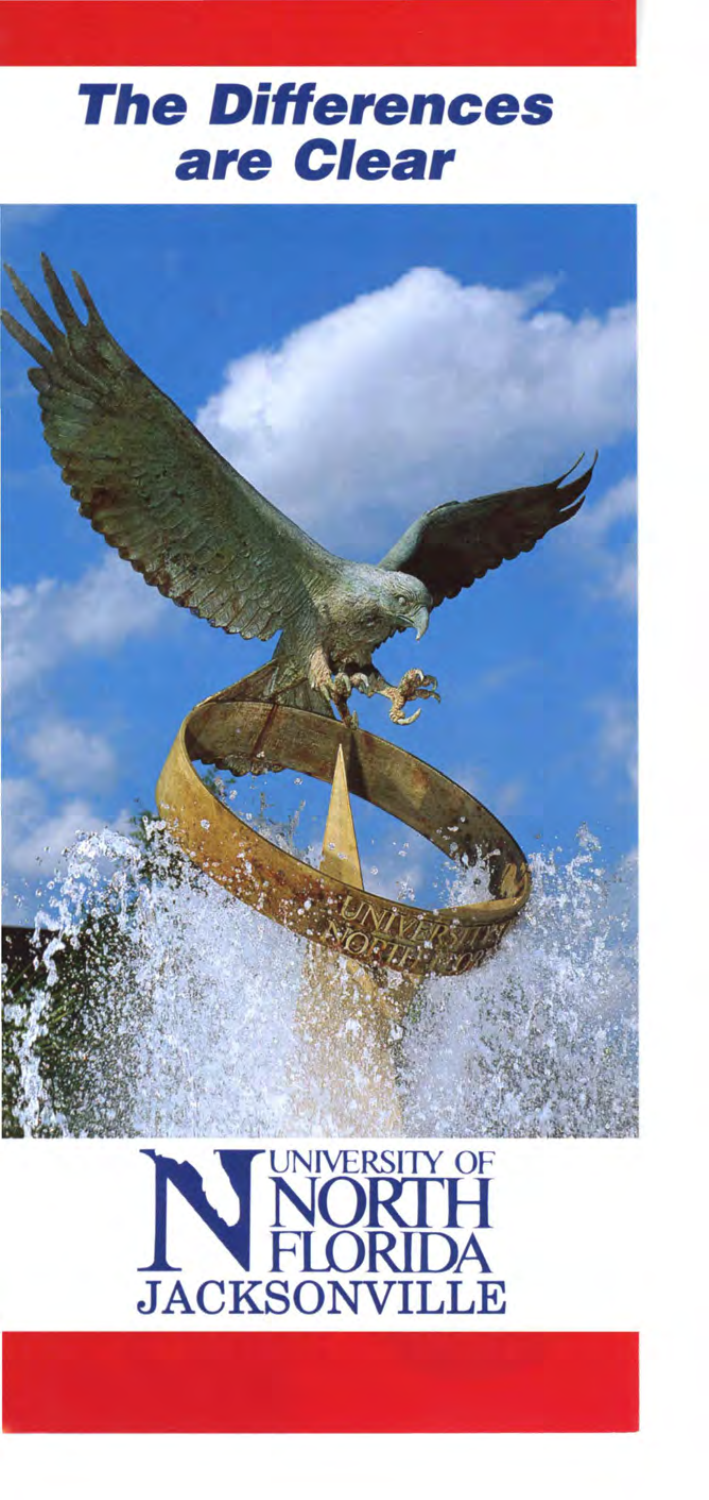### **The University of North Florida**

The University of North Florida (UNF)....Opened in 1972, is one of the ten public institutions in the State University System of Florida. UNF is a comprehensive, urban university which offers degree programs at the undergraduate and graduate levels. As UNF's academic status grows, its single most distinguishing characteristic is personalized teaching.



When professors say to students, "Call me at home if you need help," you know what their focus is: the best undergraduate education possible. Because of this excellent faculty, each of UNF's five colleges has steadily gained prominence over the past two decades. Situated on a beautiful 1,000 acre nature preserve, with modern facilities and state of the art equipment, UNF offers a uniquely balanced experience for students and an education of the highest quality.

# **UNF HIGHLIGHTS**

- One of 10 universities in the State University System of Florida
- Just under 11,000 students including students from over 100 countries.
- 44 undergraduate and 22 graduate degree programs.
- National award winning student advising system.
- One of six U.S. universities to offer 24-hour computerized job placement information, via telephone, to student and alumni.

# **The Differences?**

UNF stands out from the crowd. The quality of programs is evident in the countless number of achievements each of the five colleges at UNF have acquired in an amazingly short period of time.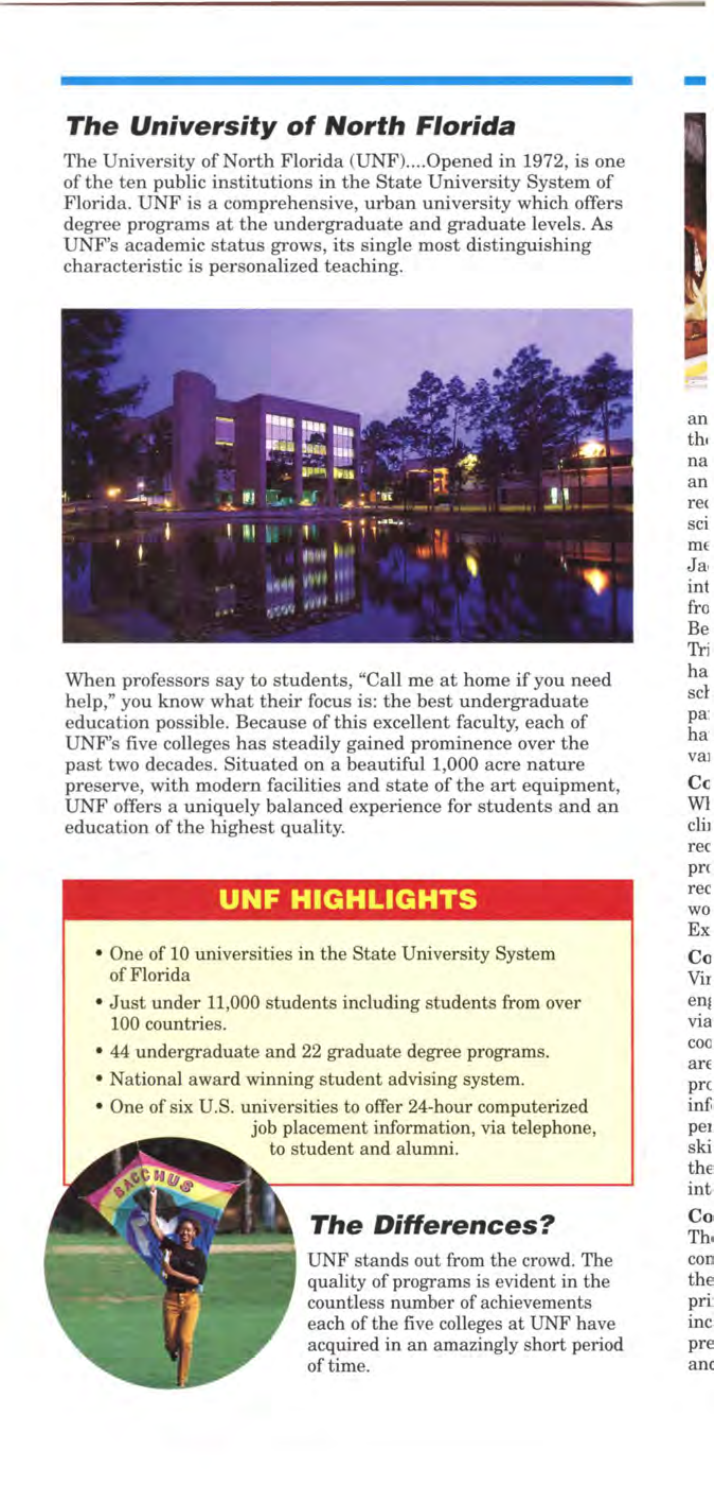

Some examples are: **College of Arts and Sciences**  Students and faculty from the 25 undergraduate and 7 graduate degree programs in the college of Arts & Sciences receive recognition and awards on a regular basis. Faculty have performed at major jazz festivals, served as Fulbright professors, and received prestigious grants from a variety of sources including the NEH and NSF. Students in many major disciplines are being admitted to competitive

and reputable graduate schools throughout the nation. Students in the visual arts, mathematics, and music have won awards in national competitions; students in psychology, history, literature, and the natural sciences have published work in nationally-

recognized journals; students in the social sciences and communications make meaningful contributions to the Jacksonville community through internships and class projects. Students from the new Pre-Law Program won the Best New Team award in national Mock Trial competition. This growing program has placed students in some of the best law schools in the US. Many students participating in the Pre-Medicine program have successfully gained admissions to a variety of professional medical schools.



#### **College of Business Administration**

While preparing students for the increasingly competitive business climate, the College of Business Administration has gained national recognition for its accounting graduates' performance on professional exams. In addition, the college has achieved national recognition for its undergraduate wholesaling curriculum, and a worldwide reputation for its International Center for Competitive Excellence Programs.

#### **College of Computing Sciences and Engineering**

Virtually all graduates of programs in the computing sciences and engineering enter into well-paid careers in their chosen field, many via the College's extensive community linkages in support of cooperative education for its students. All of the College's programs are nationally recognized for quality, with nationally accredited programs in computer science and electrical engineering, and an information systems program recognized by a national computer periodical as one of the top 6 programs nationwide for technical skills content. The College's students have routinely outperformed their counterparts from major universities in both national and international competitions.

#### **College of Education and Human Services**

The College of Education and Human Services offers programs that combine academic rigor and experiential learning. Graduates from the College maintain high passing rates on Florida teacher and principal certification examinations. All programs in the college include practical and other field-based experiences. Teacher preparation programs include field experiences in both beginning and advanced courses and culminate in a semester-long internship.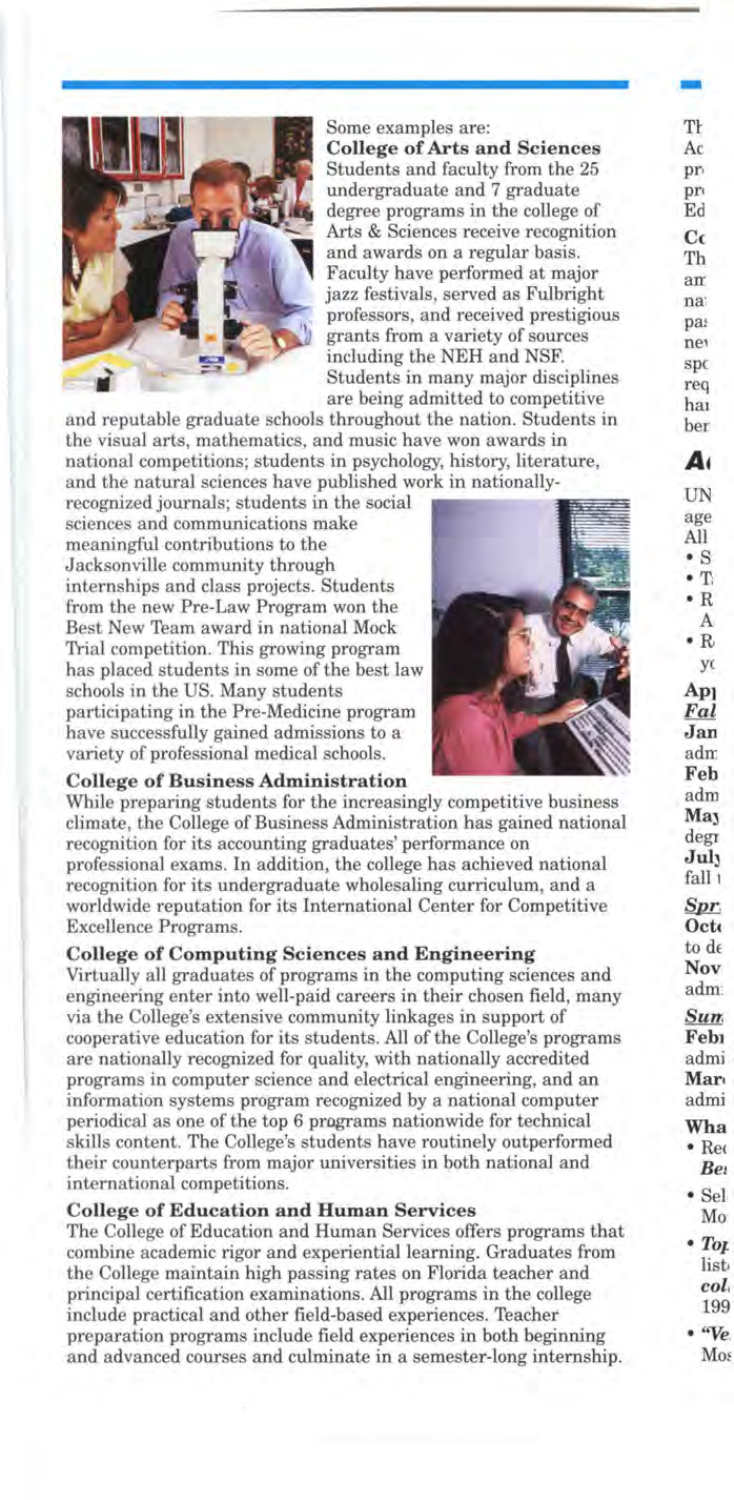The college is accredited by the National Council for the Accreditation of Teacher Education, one of the 11 teacher education programs in Florida to hold this distinction. All teacher certification programs **in** the college are approved by the Florida Department of Education.

#### **College of Health**

The College of Health's nursing and physical therapy programs are among the most sought after at UNF, and the high quality of these nationally accredited programs has resulted in consistently superior passing rates by graduates on national licensing examinations. The new sports medicine program is also very popular in a town as sports-crazy as Jacksonville. Almost all of the college's programs require internships or clinical experiences, which provide students hands-on experience and networking opportunities that are highly beneficial upon graduation.

### **Admissions: How to Apply**

UNF encourages all qualified persons to apply regardless of gender, age, color, race, religion, marital status, national origin or disability. All applicants must follow these general procedures to apply:

- Submit an application for admission and \$20 application fee.
- Take the SAT or ACT and have the results sent directly to UNF.
- Request your official high school transcript be sent to the Office of Admissions.
- Request that official transcripts from any college or university you attended be sent to the Office of Admissions.

### **Application Deadlines**

#### *Fall Term*

**January 14** - Last day to submit complete application for admission to nursing program

**February 13** - Last day to submit complete application for admission to physical therapy program

**May 1** - Last day to submit complete application for admissions to degree program by international students

**July 7** - Last day to submit complete application for admission for fall term

#### *Spring Term*

**October 1** - Last day to submit complete application for admissions to degree program by international students

**November 3** - Last day to submit a complete application for admission for spring term.

#### *Summer Term*

**February 1** - Last day to submit complete application for admissions to degree program by international students **March 11** - Last day to submit a complete application for admission for summer term.

### **What's Being Said**

- Recognized in U.S. News and World Report *"America's Best Colleges"* 1997 guide
- Selected as one of *"Your Best College Buys Now."*  Money Guide 1995 Edition
- *Top 20 Commuter Colleges in the Nation.* UNF is listed as one of the *top ten public colleges/universities in the nation.* Money Guide 1995 Edition
- *''Very Competitive,"* as stated by Barron's Guide to The Most Prestigious Colleges

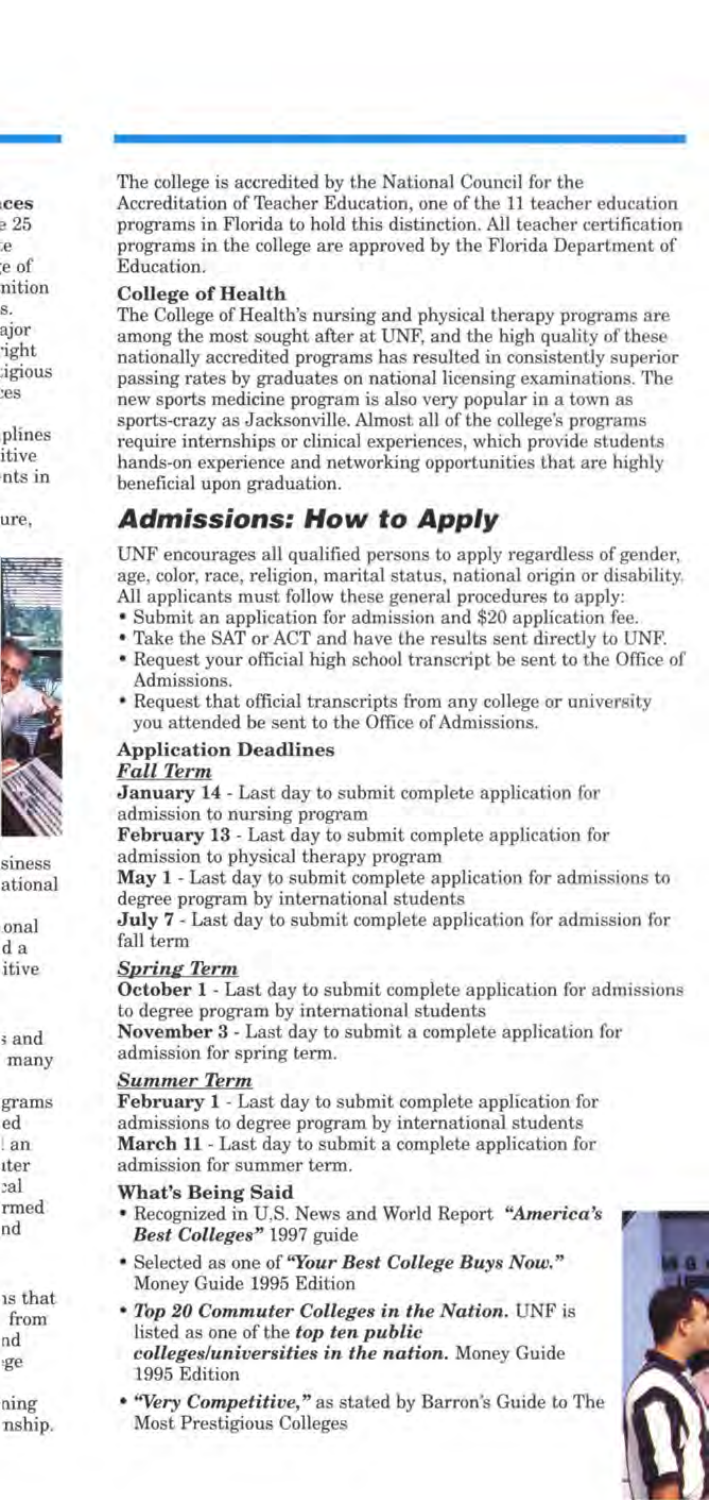### **Financial Aid** & **Scholarships**

The Office of Financial Aid & Scholarships provides financial assistance to students who would be unable to attend UNF without such support. Financial aid is based on individual need, educational costs and availability of funds. Awards may consist of scholarships, loans, grants, and/or employment. Funds are limited and students who apply after April 1 are considered on a fund-available basis only.

# **THE MAJORS**

Courses of Study at UNF

#### **College of Arts** & **Sciences**

- Art BA
- Biology BS
- Chemistry BS
- Communications BA
- Counseling Psychology MAC
- Criminal Justice BA, MS
- Economics BA
- English BA, MA
- Fine Arts BFA
- History BA, MA
- Interdisciplinary Science BS
- International Studies BA
- Liberal Studies BA
- Mathematics BA, BS
- Mathematical Science MS
- Music (Classical) BA
- Music (General-Voice/Piano Only) BM
- Jazz Studies BM
- Philosophy BA
- Political Science BA
- Political Science (Fast track Option to MPA) BA
- Psychology BA, MA
- Public Administration MPA
- Sociology BA
- Spanish BA
- Statistics BA, BS

#### **College of Business**

#### **Administration**

- Accounting BBA, MACC
- Business Administration MBA



- Economics BBA
- Finance BBA
- Financial Services BBA
- Human Resources **MHRM**
- International Business BBA
- Management BBA
- Marketing BBA
- Transportation and Logistics BBA

#### **College of Computing Services** & **Engineering**

- Computer and Information Sciences BS, MS
- Electrical Engineering BSEE
- Building Construction BS

#### **College of Health**

- Health Administration MHA
- Health Science BSH, MSH
- Nursing BSN
- Physical Therapy BSPT

#### **College of Education** & **Human Services**

- Art Teacher Education BAE
- Counselor Education MED
- Educational Leadership MED, EdD
- Elementary Education BAE, MED
- Mathematics Teacher Education BAE, MED
- Music Teacher Education BAE, MED
- Physical Education BAE
- Science Teacher Education BAE, MED
- Secondary Education BAE, MED
- Special Education BAE, MED
- Vocational Education BAE

#### **Pre-Professional Programs**

- Pre-Law
- Pre-Medicine
- Pre-Engineering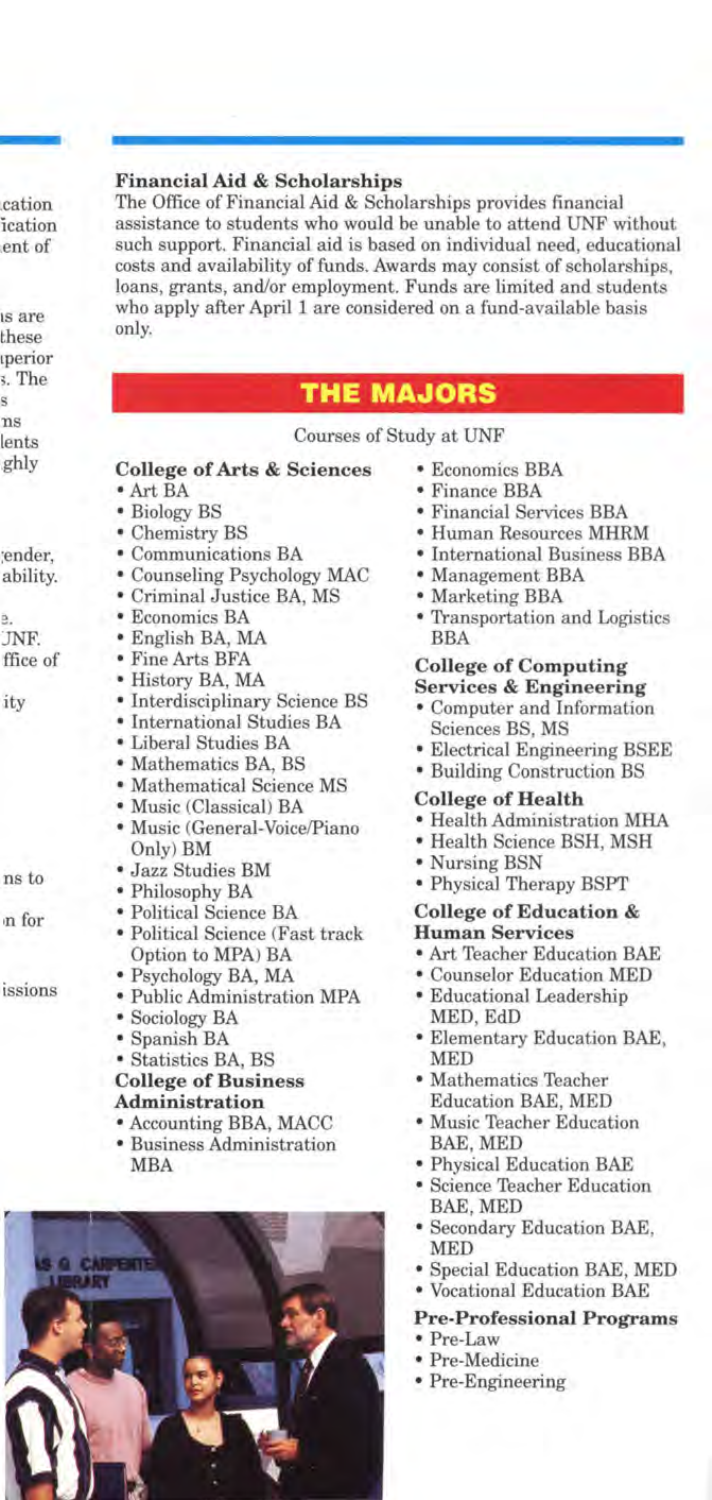### **Athletics**

UNF is a member of the National Collegiate Athletic Association (NCAA) Division II and the Peach Belt Athletic Conference.

The Peach Belt Athletic Conference consists of twelve state universities in Georgia, South Carolina and North Carolina. UNF is the newest member of the conference and the only institution from Florida. Other members of the conference include

Armstrong Atlantic State University, Augusta State University, Clayton State College, Columbus State University, Francis Marion University, Georgia College and State University, Kennesaw State University, Lander University, University of North Carolina - Pembroke, University of South Carolina -Aiken, and the University of South Carolina - Spartanburg. The Conference sponsors championships in baseball, basketball, cross country, golf, soccer and tennis for men; and basketball, cross country, softball, tennis, and volleyball for women. In addition to these sports, UNF offers both men's and women's track and women's soccer.

#### **Scholarships**

Each sport is allotted scholarship money. It is the coach's responsibility to distribute monies as he/she determines. Please contact the individual coach about scholarship availability and requirements.

### **Student Activities**

Learning at UNF takes place both inside and outside the classroom. UNF houses over 110 student organizations. The list of clubs and organizations is extensive and covers a vast number of areas. From intramurals to Greek fraternities and sororities to Student Government Association, there is a place for you to become involved at UNF Student clubs and organizations include but are not limited to:

Fraternities and Sororities Art Communications Cultural Development Community Awareness Service

Religious Political Sports Professional Pre-Law Society Pre-Med Society

The Robinson Student Life Center serves as the focal point for student activities. The Center provides a variety of recreational and meeting facilities, a convenience store, the Osprey Cafeteria, and is the home of a variety of student government and student affairs offices. Throughout the year a variety of campus activities take place, including major concerts, festivals, and cultural events.

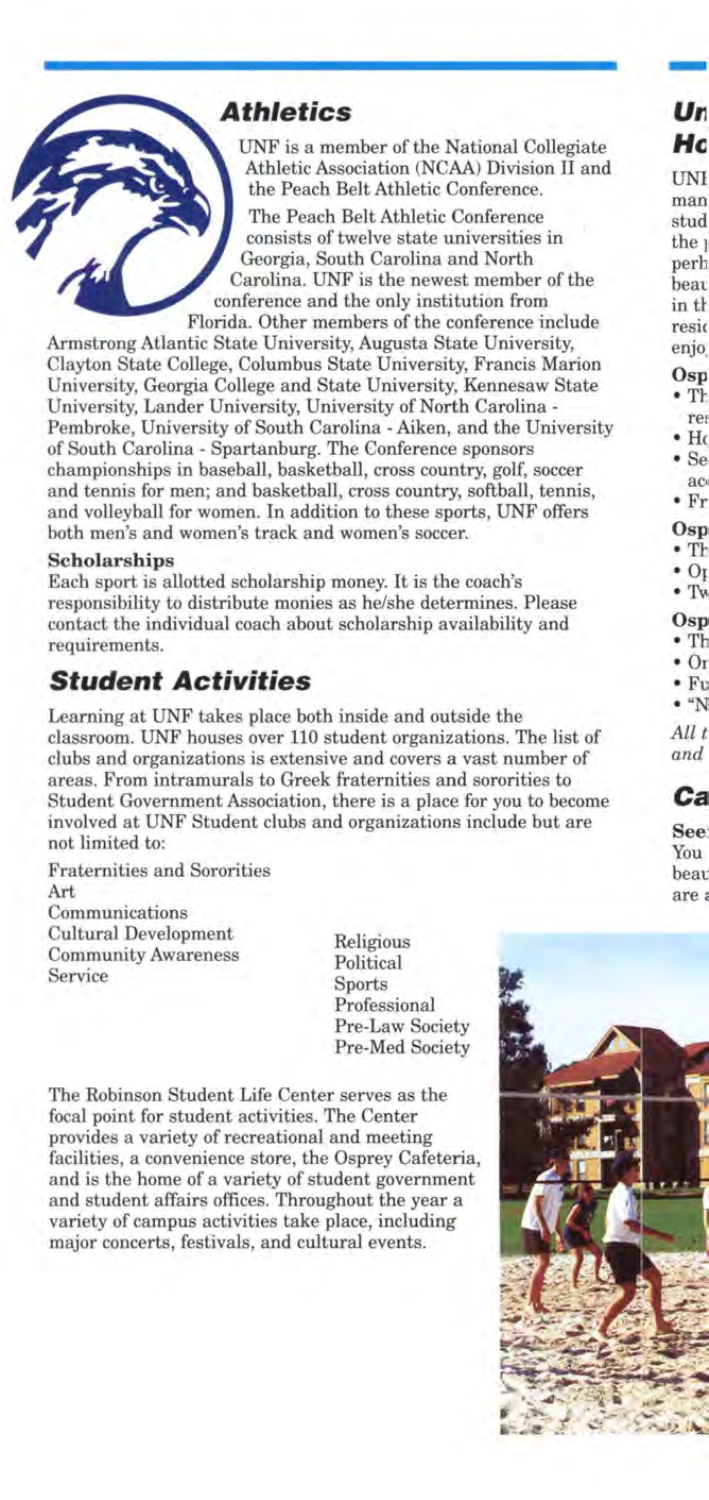# **University Housing**

UNF campus living has many advantages for students. In addition to the pleasure of living on perhaps the most beautiful college campus in the nation, UNF residential students also enjoy many conveniences.

#### **Osprey Hall**

- Three story lakeside residence hall
- Houses 250 students
- Security of a limited access building
- Freedom from cooking and upkeep of kitchen and bath

### **Osprey Landing**

- Three story lakeside suites
- Opened fall 1994, houses 150 students
- Two additional facilities opened fall 1995, adding 300 beds

### **Osprey Village**

- Three story furnished apartments, houses 450 students
- One or two bedroom units
- Full kitchen and bath
- "New Orleans" style courtyards

*All three residential complexes are equipped with free local phone and cable TV connections.* 

# **Campus Visits**

#### **Seeing is Believing**

You are cordially invited to visit our unique campus located on a beautiful 1,000 acre nature preserve. Guided tours of the campus are available by appointment throughout the week and on selected



Saturdays. Come spend time with our Team Osprey tour guides. Everyone is welcome! Meet for the tours at the Office of Admissions, Founders Hall, Building 2. Office hours are 8:00 a.m.- 6:00 p.m. Monday through Thursday and 8:00 a.m. through 5:00 p.m. on Friday, excluding state holidays. Call (904) 620-2624 for reservations. We look forward to seeing you!

Individuals who require reasonable accommodation in order to participate, must notify the Office of Admissions at (904) 620-2624 at least five working days prior to the event.